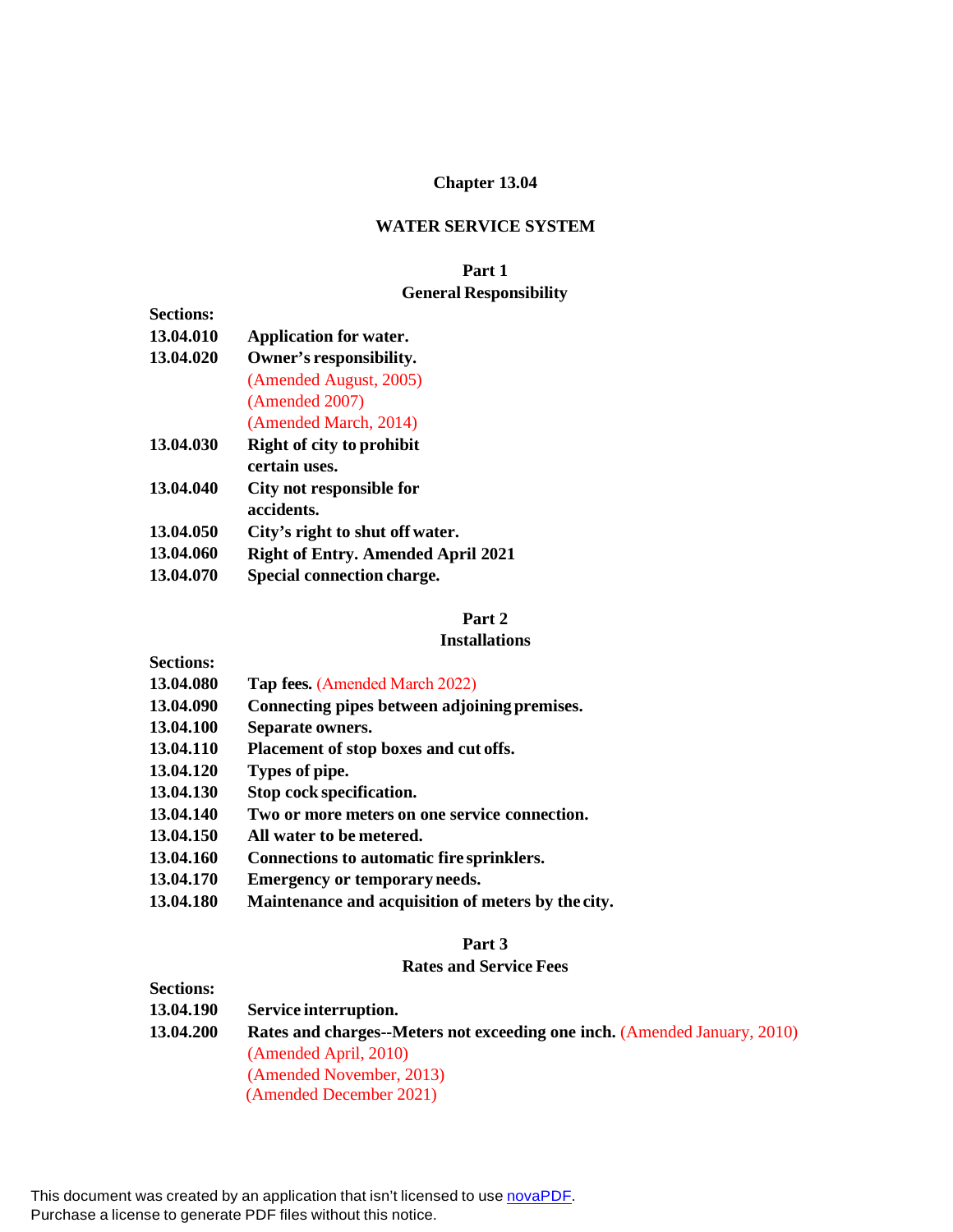| 13.04.210 | <b>Rates and charges--Meter greater than one inch.</b> (Amended January, 2010) |  |  |
|-----------|--------------------------------------------------------------------------------|--|--|
|           | (Amended November, 2013) (Amended December 2021)                               |  |  |
| 13.04.220 | Water for building purposes.                                                   |  |  |
| 13.04.230 | Disconnection of water fee.                                                    |  |  |
|           | (Amended November, 2014)                                                       |  |  |
|           | (Amended May 2016)                                                             |  |  |
| 13.04.240 | Meter testing.                                                                 |  |  |
| 13.04.250 | Penalties.                                                                     |  |  |

**13.04.260 Multifamily dwelling.**

**13.04.270 Deposit fee.**

(Amended November, 2014)

# **Part 4**

### **Bulkwater Sales**

- **Sections: 13.04.280 Definitions. 13.04.290 Use of municipal water system. 13.04.300 Service charges.**
- **13.04.310 Rates and charges.**

# **Part 1 General Responsibility**

### **13.04.010 Application for water.**

A written application for water must be made by the owner or agent of the property to the finance officer stating where such water service is requested. Each applicant shall also sign a contract for water services, to be filed in city hall before a permit may be issued by the city authorizing connections to be made. (Ord. 393 § 1 (part), Rule 1, 2002)

### **13.04.020 Owner's responsibility.**

All service pipes from the water mains of the City to the premises shall be installed at the expense of the owner or person in possession of the premises served. All service pipes from the premises to the property line shall be maintained and kept in repair at the expense of the owner or person in possession of the premises served. If such owner or person shall fail to cause to have properly repaired any service pipe within thirty (30) days upon receipt of the due notice from the water department, the water shall immediately be shut off from said premises and shall remain shut off until repairs shall have been made; or the water department may repair such service pipe and charge all repairs to the owner or person in possession of the premises.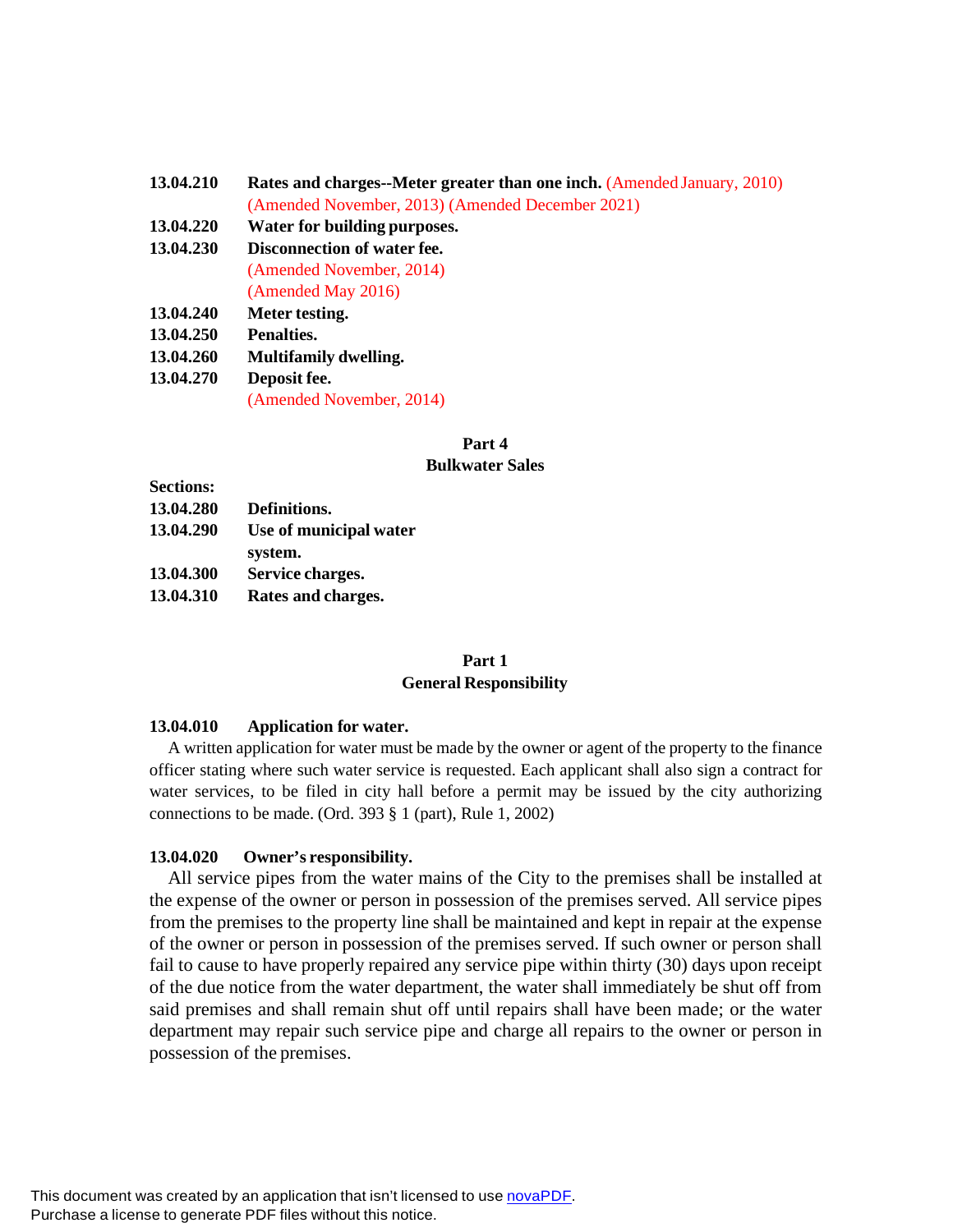The City shall not be responsible for pipes and fixtures. All owners must at their own cost and expense keep their service pipes from the property line to their premises, and all of their apparatus, in good working order and properly protected from frost and other danger. No claims shall be made against the City, its Mayor or any employees of the City, by reason of the breaking of any service pipe, water meters, or apparatus, or from any damage that may result from shutting off water for repairing, or for any other purpose or for any variations in pressure. No deduction for water charges will be made from the regular rates because of leaking pipes or fixtures. (Ord. 393 § 1 (part), Rule 2, 2002) (Amended 8/2005)(Amended 2007) (Amended 2014)

# **13.04.030 Right of city to prohibit certain uses.**

The city reserves the right to prohibit the use of water for the use of water sprinklers, elevators and large consumers of water when in the judgment of the utility superintendent it shall be necessary.

A. The owner or occupant of any premises where a meter is installed, unless otherwise provided herein, will be held responsible for its care and protection from freezing and from injury or interference from any person or persons. In case of any injury to the meter, or in case of its stoppage or imperfect working, he or she shall give immediate notice to the finance officer. If the meter has been broken or damaged as a result of the negligence of the customer, by freezing or by being improperly set, the cost of repairs shall be charged to the customer.

B. Manufactured Housing Parks.

1. In manufactured housing parks the city shall be responsible for maintenance of the water meter only unless the need for maintenance or the damage has been caused by the owner of the property's negligence or failure to protect the water meter or the tenant's negligence or failure to protect the water meter in which case the owner or tenant shall be responsible for any damage.

2. Owner or tenant, by application for receipt of water or by receiving water from the city, agrees not to grant any other utility easements or allow the installation of other utilities within one point five (1.5) feet of the center of the water pit as constructed and further agrees to not erect or construct on either a temporary or permanent basis any building or other structure within one point five (1.5) feet of the water meter pit as constructed.

3. Any damage caused to existing structures, buildings or any other personal property located on, over or within one foot of a water meter pit by the installation, repair or replacement of a water meter pit is the sole responsibility of the owner and tenant.

4. Water service may be allowed in limited areas where water pits are not installed by the city and where the city and the owner of the property have entered into a written agreement in form and manner acceptable to the city whereby the city has agreed to allow the owner to hook up water service to structures with the water meter and water pipes protected by a heat tape system installed and maintained by the owner of the property. In each written agreement the owner of the property shall agree to be solely responsible for the maintenance and operation of the water lines and water meters. (Ord. 393 § 1 (part), Rule 3, 2002)(Amended 2005)

**13.04.040 City not responsible for**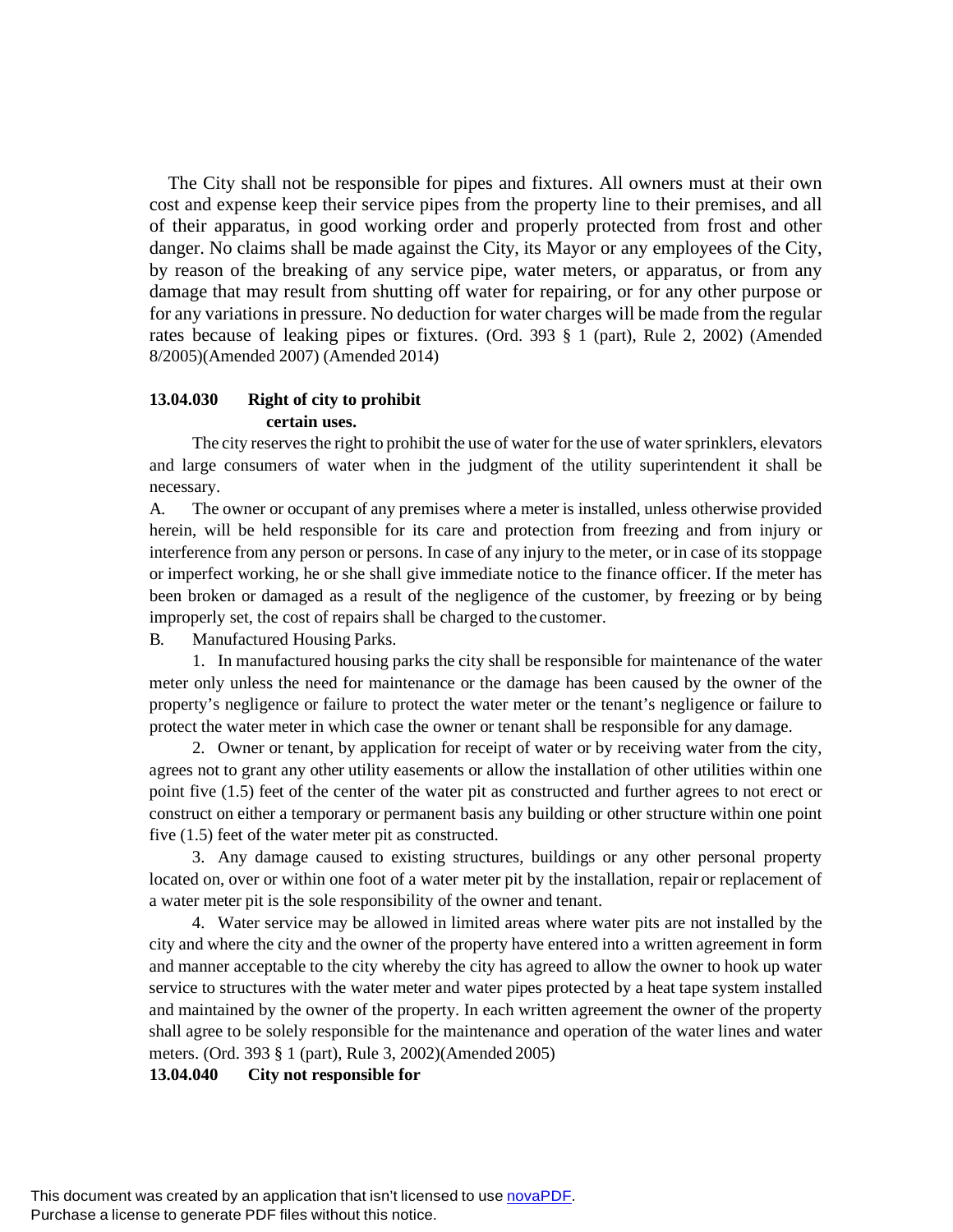## **accidents.**

The city will not be responsible for accidents resulting from variation in the water pressure or the ram of water from the mains, from collapse or from any cause whatever. (Ord. 393  $\S$  1 (part), Rule 4, 2002)

#### **13.04.050 City's right to shut off water.**

The city reserves the right at any time, without notice, to shut off water in the city mains for the purpose of making repairs or extensions or for other purposes, and the city shall not be liable for any damage resulting from such temporary cessation of service. (Ord. 393 § 1 (part), Rule 5, 2002)

#### **13.04.060 Right of entry.**

The city shall be permitted to enter any property, other than residences, at any time, and residences at such reasonable times for the purpose of inspection, observation, setup and use of monitoring equipment, sampling, testing or inspecting and copying records in accordance with the provisions of this chapter, provided that:

A. If such property is occupied he or she shall first present proper credentials to the occupant and request entry, explaining the reasons therefore; and

B. If such property is unoccupied, he or she shall first make a reasonable effort to locate the owner of such property and request entry, explaining the reasons therefore.

If such entry is refused or cannot be obtained because the owner of such property cannot be found after due diligence, the city shall have recourse to every remedy provided by law to secure lawful entry for the above stated purposes.

Notwithstanding the foregoing, if the city has reasonable cause to believe that the use of water is dangerous, hazardous or unsafe as to require immediate inspection to safeguard the public health and safety, he or she shall have the right to immediately enter and inspect such property, and may use any reasonable means required to effect such entry and make such inspection, whether such property is occupied or unoccupied and whether or not permission to inspect has been obtained. If the property is occupied, he or she shall first present the proper credentials to the occupant and demand entry, explaining his or her reasons therefore and the purpose of his or her inspection. No person shall fail or refuse after proper demand has been made upon them, as provided in this subsection, to promptly permit the city to make any inspection provided for by this subsection. Any person violating this subsection shall be punished with a fine not exceeding five hundred dollars (\$500.00). (Ord. 393 § 1 (part), Rule 6, 2002)

### **13.04.070 Special connection charge.**

If the property to be connected to a public water supply requires the construction of a new public water main, the owner shall pay a special connection charge to the city. The city council shall determine the amount of the charge for such service, which charge shall be two hundred fifty dollars (\$250.00) plus an equitable portion of the cost of the public water main, and the amount so determined shall, upon confirmation by the city council by resolution, be paid to the finance officer and credited to the proper fund before a permit to make such connection shall be issued. Such permit, when issued, shall be in writing and signed by the utility superintendent or his designee.If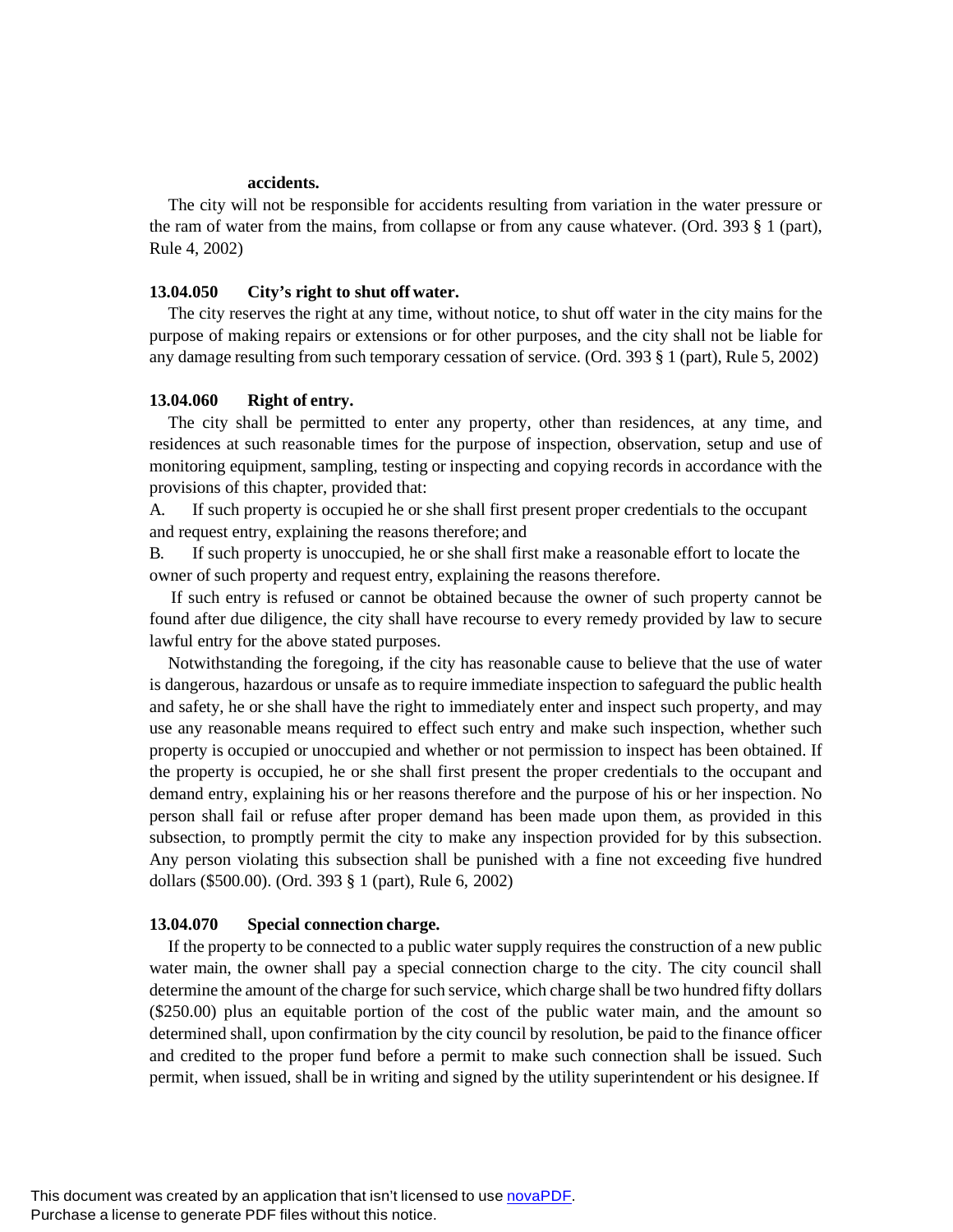the property to be connected to the public water supply does not require the construction of a new water main, the owner shall pay a connection charge of two hundred fifty dollars (\$250.00) to the city. (Ord. 393 § 1 (part), Rule 7, 2002)

# **Part 2 Installations**

### **13.04.080 Tap fees.**

No tap shall be made to the mains by the applicant until the applicant for whom such connection is to be made has signed the application mentioned in Section 13.04.010, provided any and all easements requested by the city, and a plumber's permit has been issued authorizing the plumber to lay such pipe and connection in a manner as will conform to the application, this chapter and all other ordinances of the city.

The plumber shall provide all parts, materials and appurtenances necessary for the tap. The plumber shall install the saddle and prepare the pipe for tapping in a manner approved by the water department. All materials used by the plumber shall be materials approved by the city.

At the time of making application and signing of the contract set forth in Section 13.04.010, the applicant shall pay the finance officer taking his or her receipt therefore, a sum to cover the cost of the labor of the tap upon the water main using the approved saddle. The fee for such tapping shall be as follows:

| $3/4$ inch tap       | \$400.00 each |
|----------------------|---------------|
| 1 inch tap           | \$400.00 each |
| $\vert$ 1/4 inch tap | \$400.00 each |
| 1 $1/2$ inch tap     | \$400.00 each |
| 2 inch tap           | \$400.00 each |

The city will not make taps larger than the above schedule. The maximum size of tap with saddle shall be as follows:

| $\Box$ On 4-inch pipe | $3/4$ inch tap |
|-----------------------|----------------|
| On 6-inch pipe        | $3/4$ inch tap |
| On 8-inch pipe        | 1 inch tap     |
| On 10-inch pipe       | 1 inch tap     |
| On 12-inch pipe       | 2 inch tap     |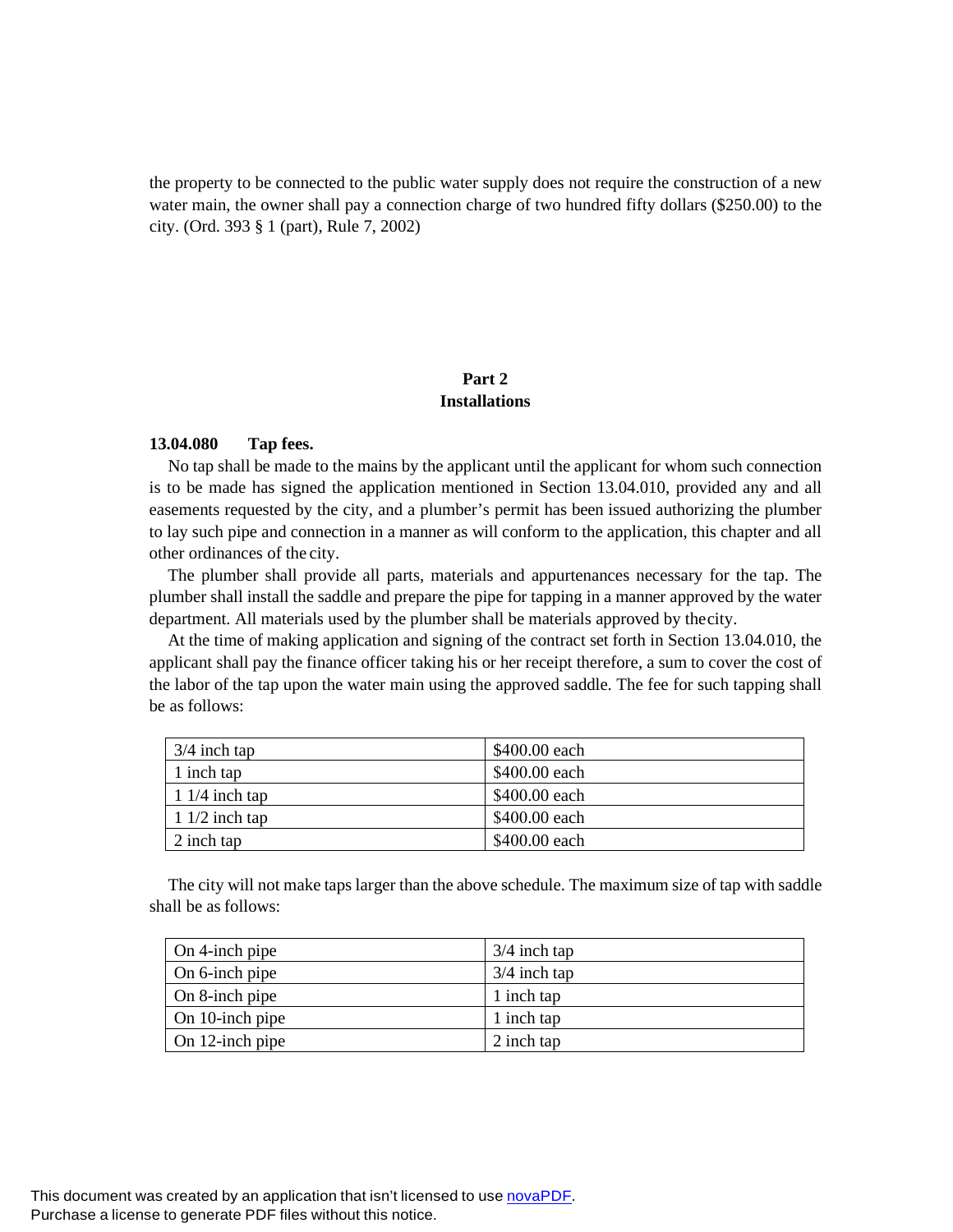All taps larger than the above maximum size shall be made in a manner approved by the city as follows:

Option One: The plumber shall schedule water shut-off with the city and install a tee fitting in the water main.

Option Two: The plumber shall install a tapping tee with valve and tap the line under pressure. The city shall direct the plumber on which option to use on a case-by-case basis.

The city shall observe the tap installation during normal working hours and an authorized member of the water department shall sign the plumber's connection permit prior to commencing the placement of backfill in the water service tap excavation. All taps to city water main shall be made with a saddle. (Ord. 393 § 1 (part), Rule 8, 2002) (Amended March 2022)

#### **13.04.090 Connecting pipes between adjoining premises.**

No consumer shall be permitted to construct water pipes across lots or buildings adjoining premises, but all service pipe shall enter at the front of the building nearest the sidewalk. In unusual cases, the superintendent of utilities may permit deviations from this rule. The reason or reasons for any deviation shall be in writing and filed with the city finance officer.

Connections in manufactured housing parks and apartment buildings shall be through curb stops and meter pits at locations approved by the city or pursuant to written agreement as provided herein. All water leaving the city system and entering a private system shall pass through meters approved by the city. (Ord. 393 § 1 (part), Rule 9, 2002)

### **13.04.100 Separate owners.**

Two or more premises with separate owners or tenants cannot be supplied from a single connection unless a contract has been entered into with the city authorizing the same. (Ord. 393 § 1 (part), Rule 10, 2002)

#### **13.04.110 Placement of stop boxes and cut offs.**

All stop boxes or cut offs for controlling the supply of water to consumer shall be placed not less than six inches or more than eleven (11) feet from property line with the top of the stop box brought even with the sidewalk. Where area walls prevent the location of the stop box and cut off at the point indicated, they shall be placed immediately within the area wall. In a case where this rule creates difficult construction problems, the superintendent may permit deviations therefrom. The reason or reasons for any deviation shall be in writing and filed with the city financeofficer.

In manufactured housing parks and apartments stop boxes and cut offs shall be installed at locations approved by the city. (Ord. 393 § 1 (part), Rule 11, 2002)

#### **13.04.120 Types of pipe.**

Except as hereinafter provided, consumers will be required to use, in making connections with the mains of the water department between the main and curb stop, type K copper pipe with flanged fittings, or polyethylene (PE) 3406 with a minimum pressure rating of two hundred (200) psi, and shall be run from the main to a point six feet inside the street right-of-way line and terminate with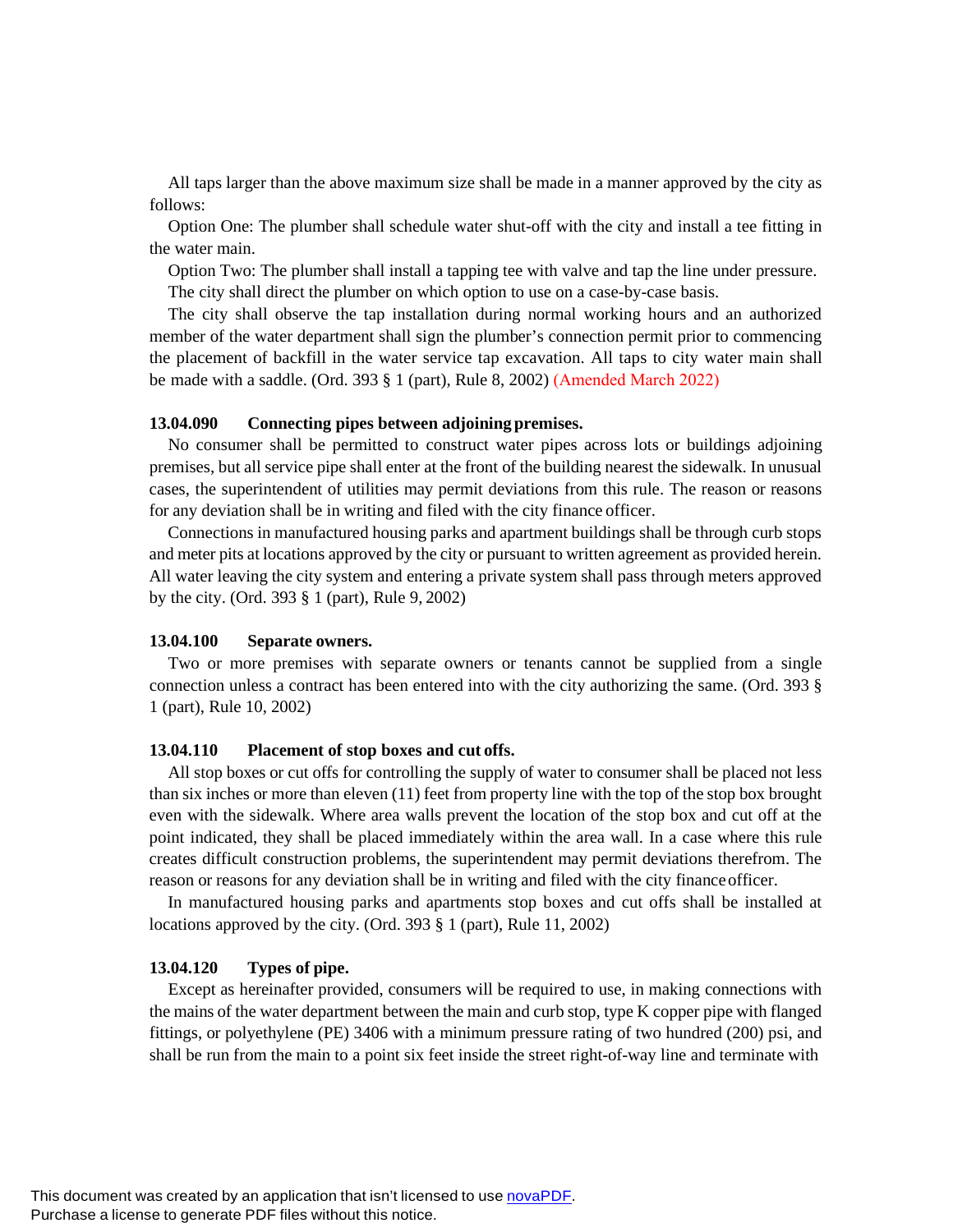the specified curb cock and curb box. Galvanized pipe may not be used in laying service line from curb stop into owner's property.

In manufactured housing parks all pipes and fittings shall be installed in form and manner acceptable to the city. (Ord. 393 § 1 (part), Rule 12, 2002)

#### **13.04.130 Stop cock specification.**

All stop cocks on line of service pipe or branches underground must be stops with round-ways of the same diameter as the pipe with which they are placed. They must have a solid T-handle that will turn three hundred sixty (360) degrees and in every respect equal the samples in the meter shop of the water department. Service pipes must be laid at least six feet below the finished surface of the ground. No pipes larger than one inch shall be used unless by special permit from the water department. All rods attached to stop cocks must not be less than one-third inch square or fiveeighths inch round iron, and when they are placed outside the building they must be boxed up and covered, so as to be accessible at all times in cases of leaks. (Ord. 393 § 1 (part), Rule 13,2002)

#### **13.04.140 Two or more meters on one service connection.**

In the event that two or more meters are placed by permission of the utility superintendent upon one service connection, they shall be so placed that one of them shall measure water that has passed through another meter. Provided, however, that in cases of any commercial, retail and office building consumers where the owner thereof desires to have each tenant metered separately, the water department is authorized to enter into either of the following arrangements described in subsections A or B of this section subject to such terms, conditions and requirements as may be established by the water department under subsection  $C$  of this section.

A. The city will install one master meter billing the owner solely upon the water consumed through this meter, but permitting the owner to provide and install at his or her own expense submeters to measure the quantity consumed by each tenant. In this case, the owner must assume the responsibility for maintaining, reading and billing the sub-meters.

B. The city will provide and maintain both a master meter and the sub-meter. In this case, the city will also read all meters but will bill each tenant direct. The owner will then be billed direct for the difference (if any) between total consumption as recorded on the master meter and the total consumption as recorded by the sub-meters collectively.

C. The owner shall be responsible for installing at all locations directed by the water department pre-approved shut-off devices.

D. This rule shall not apply to manufactured housing parks and apartment buildings. (Ord. 393 § 1 (part), Rule 14, 2002)

#### **13.04.150 All water to be metered.**

Except as noted in Sections 13.04.160 and 13.04.170, all water consumed for any purpose whatsoever shall be metered. All meters shall be placed on the service pipe at a point not to exceed two feet from the place where such pipe enters the structure or premises. A stop valve shall be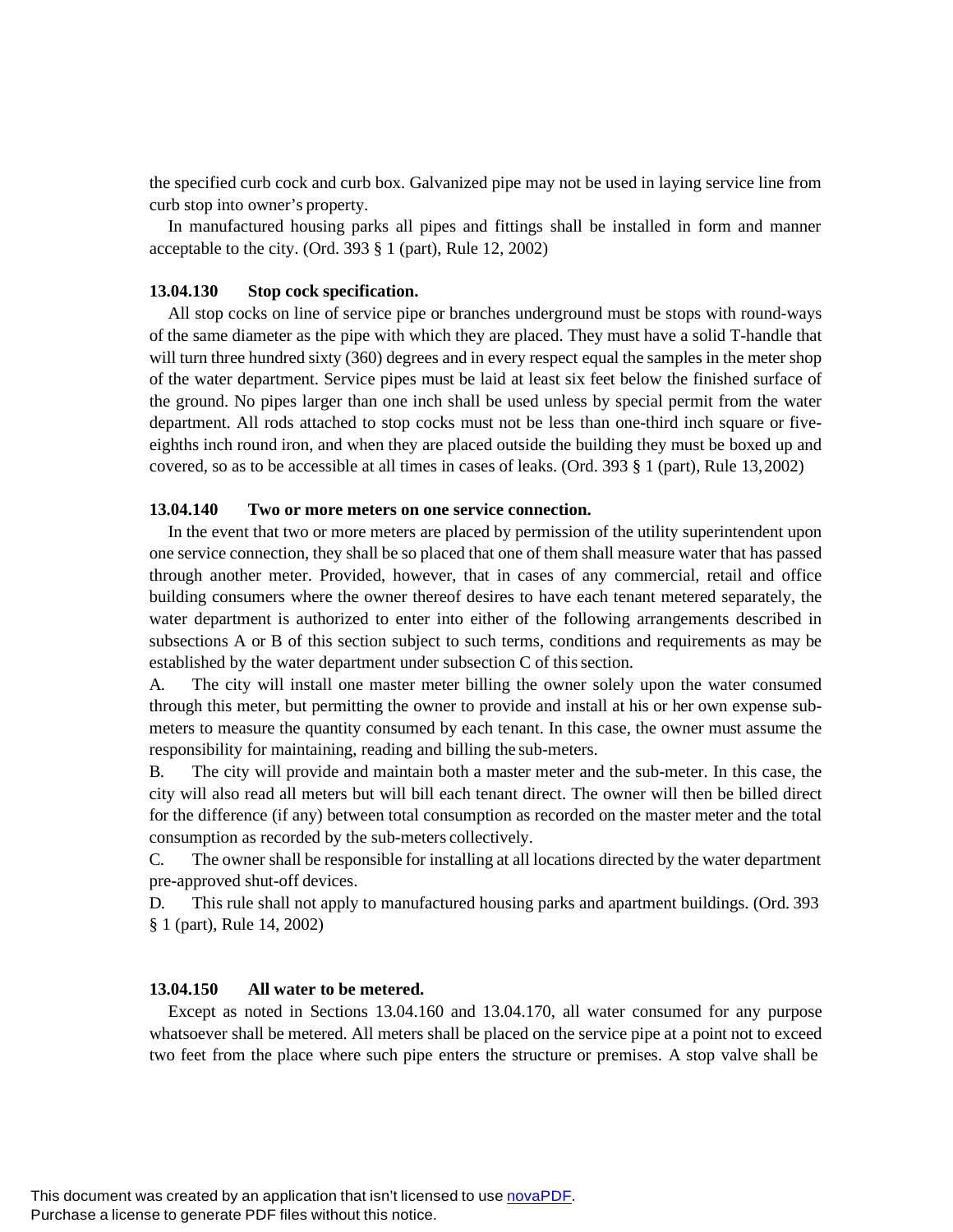installed between such meter and the wall and such meter shall be so placed as to be kept dry, clean, and readily accessible to the meter reader.

In manufactured housing parks all meters shall be installed in form and manner directed by the city and accessible at all times for reading by city personnel. Meters may not be locked unless a master key for the meters has been given to the city. (Ord. 393 § 1 (part), Rule 15, 2002)

#### **13.04.160 Connections to automatic fire sprinklers.**

Connections to automatic fire sprinklers may be made in such a manner that the water used therein does not pass through the water meter, provided such sprinkler systems are of the so-called "drip-pipe" type or are so equipped that any flow of water therein automatically registers an alarm of fire in the city's fire alarm headquarters.

An annual demand charge for automatic sprinkler systems shall be made as follows:

| 8" connection or larger          | \$300.00 |
|----------------------------------|----------|
| 1.6" connection but less than 8" | 200.00   |
| 4" connection but less than 6"   | 150.00   |

(Ord. 393 § 1 (part), Rule 16, 2002)

#### **13.04.170 Emergency or temporary needs.**

To meet emergency or temporary needs for water, the water department is authorized to arrange for unmetered supplies, making such charges therefore as determined by the water department. (Ord. 393 § 1 (part), Rule 17, 2002)

#### **13.04.180 Maintenance and acquisition of meters by the city.**

On and after the effective date of the ordinance codified in this chapter the city will furnish and maintain all residential meters necessary to serve customers, regardless of meter size required. The word "maintenance," as used in this section, shall not apply to damage to the meters resulting from the negligence of the customer or failure to protect the meter pit by the customer. The actual cost of repairs resulting from the negligence of the customer or failure to protect the meter pit by the customer will be charged back to the customer.

Commercial and industrial users shall purchase and install pre-approved meters in a location approved by the city. Commercial and industrial users shall also be solely responsible for all maintenance on their meters. (Ord. 393 § 1 (part), Rule 18, 2002)

# **Part 3 Rates And Service Fees**

#### **13.04.190 Service interruption.**

This document was created by an application that isn't licensed to use [novaPDF.](http://www.novapdf.com/) Purchase a license to generate PDF files without this notice.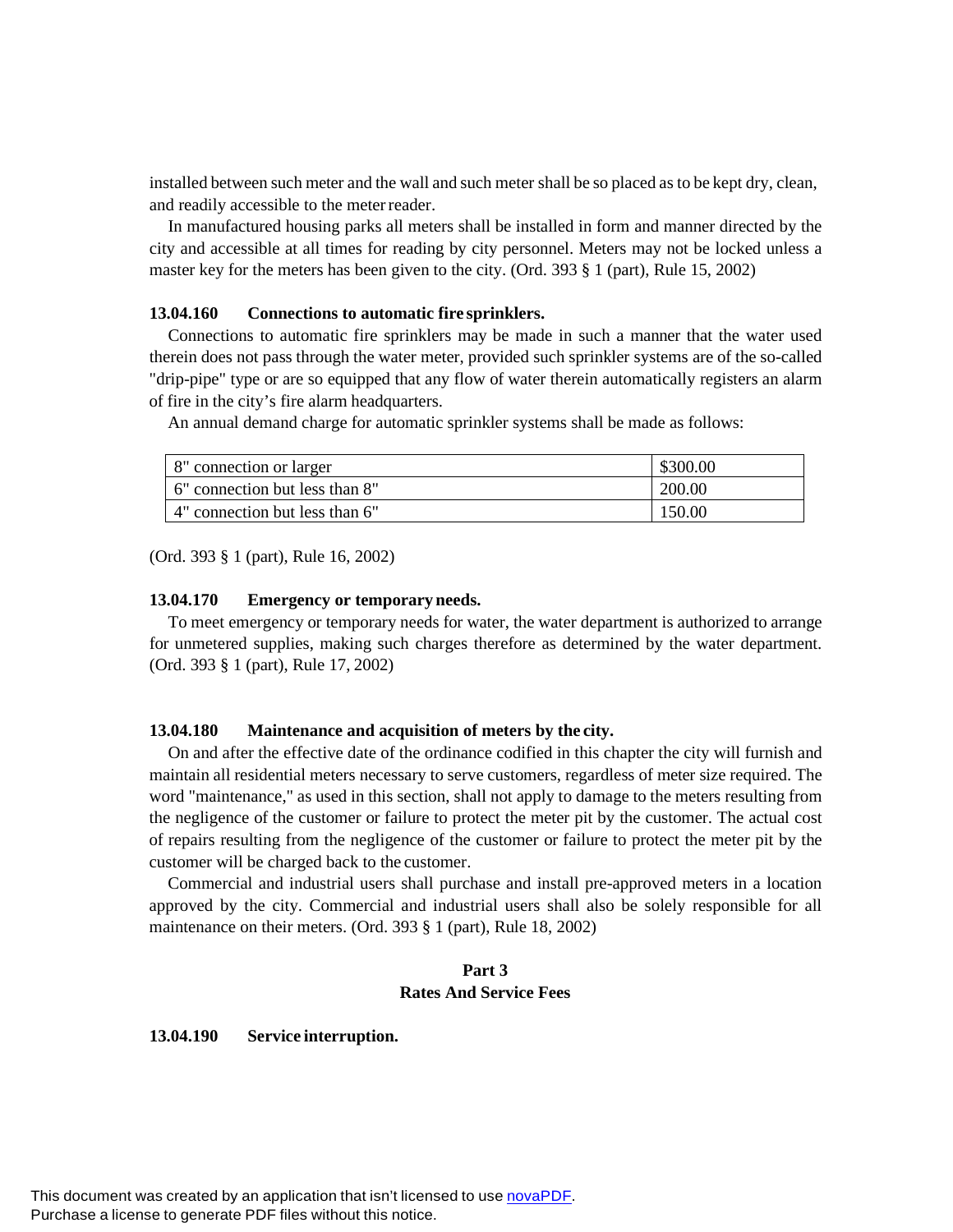When service is established to any customer, the schedule of rates for service and water consumption shall be imposed and shall continue in effect until the customer requests the water department to discontinue service. Upon receipt of a request to discontinue service, the water department will turn off the water at the curb cock. Service charges to the customer shall then be discontinued as of the beginning of the next billing period.

When service is to be resumed, the customer shall so notify the water department, who shall have the water turned on, making no charge for this special service. Service charges shall then be resumed as of the beginning of that customer's current billing period. (Ord. 393 § 1 (part), Rule 19, 2002)

#### **13.04.200 Rates and charges--Meters not exceeding one inch.**

For all water sold or furnished by the city within the city through meters not exceeding one inch in size whether residential, business, commercial, or industrial each individual metered customer shall pay the city according to the following schedule:

| Gallons Per Month | <b>Charge Per Month</b> |  |
|-------------------|-------------------------|--|
| Effective January |                         |  |
| 2022              |                         |  |
| 0-3000            | \$22.50                 |  |
| <b>Over 3000</b>  | \$22.50 plus \$3.75     |  |
|                   | per thousand gallons    |  |
|                   | m excess of 3000        |  |
|                   | gallons                 |  |

 For consumers located outside the corporate limits of North Sioux City, South Dakota, through meters not exceeding one inch in size whether residential, business, commercial or industrial each individual metered customer shall pay the city according to the following schedule:

| Gallons Per Month | <b>Charge Per Month</b> |  |
|-------------------|-------------------------|--|
| Effective January |                         |  |
| 2022              |                         |  |
| 0-3000            | \$31.88                 |  |
| Over 3000         | \$31.88 plus \$5.44     |  |
|                   | per thousand gallons    |  |
|                   | in excess of 3000       |  |
|                   | gallons                 |  |

(Ord. 393 § 1 (part), Rule 20, 2002) (Amended January 2010) (Amended April 2010) (Amended November 2013) (Amended December 2021)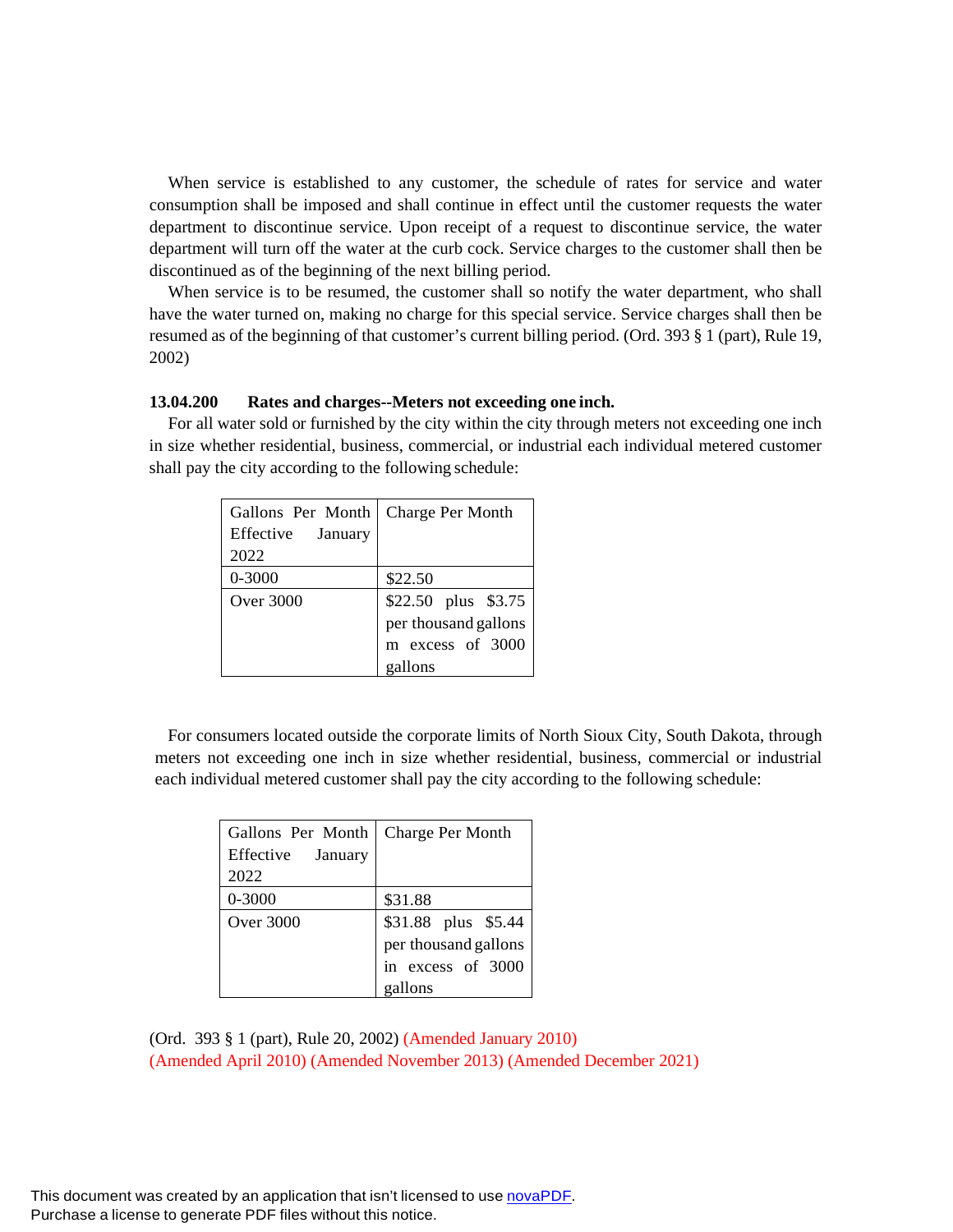### **13.4.210 Rates and charges--Meter greater than oneinch.**

A. For all water sold or furnished by the city within the city through meters greater than one inch in size whether residential, business, commercial or industrial, each individual metered customer shall pay the city according to the following schedule:

| Gallons<br>Per             |       | Charge Per |
|----------------------------|-------|------------|
| Month Effective Meter Size |       | Month      |
| January 2022               |       |            |
| $0 - 3000$                 | 11/2" | \$27.50    |
| $0 - 3000$                 | 2"    | 38.13      |
| 0-3000                     | 3"    | 55.00      |
| 0-3000                     | 4"    | 90.63      |
| 0-3000                     | 6"    | 184.38     |
| 0-3000                     | 8"    | 234.38     |
| 0-3000                     | 10"   | 265.63     |

| Gallons Per<br>Month Effective<br>January 2022 | Charge Per Month                                                      |  |
|------------------------------------------------|-----------------------------------------------------------------------|--|
|                                                | Minimum according to<br>meter size                                    |  |
|                                                |                                                                       |  |
| Over 3000                                      | Minimum plus \$3.75 per<br>thousand gallons<br>excess of 3000 gallons |  |
|                                                |                                                                       |  |

For consumers located outside the corporate limits of North Sioux City, the rates shall be as follows:

| <b>Gallons</b><br>Per<br>Month Effective<br>January 2022 | Meter Size Month | Per<br>Charge |
|----------------------------------------------------------|------------------|---------------|
| 0-3000                                                   | 11/2"            | \$39.38       |
| 0-3000                                                   | 2"               | 55.31         |
| 0-3000                                                   | 3"               | 80.63         |
| $0 - 3000$                                               | 4"               | 134.06        |
| 0-3000                                                   | 6"               | 274.69        |
| 0-3000                                                   | 8"               | 349.69        |
| 0-3000                                                   | 10"              | 396.56        |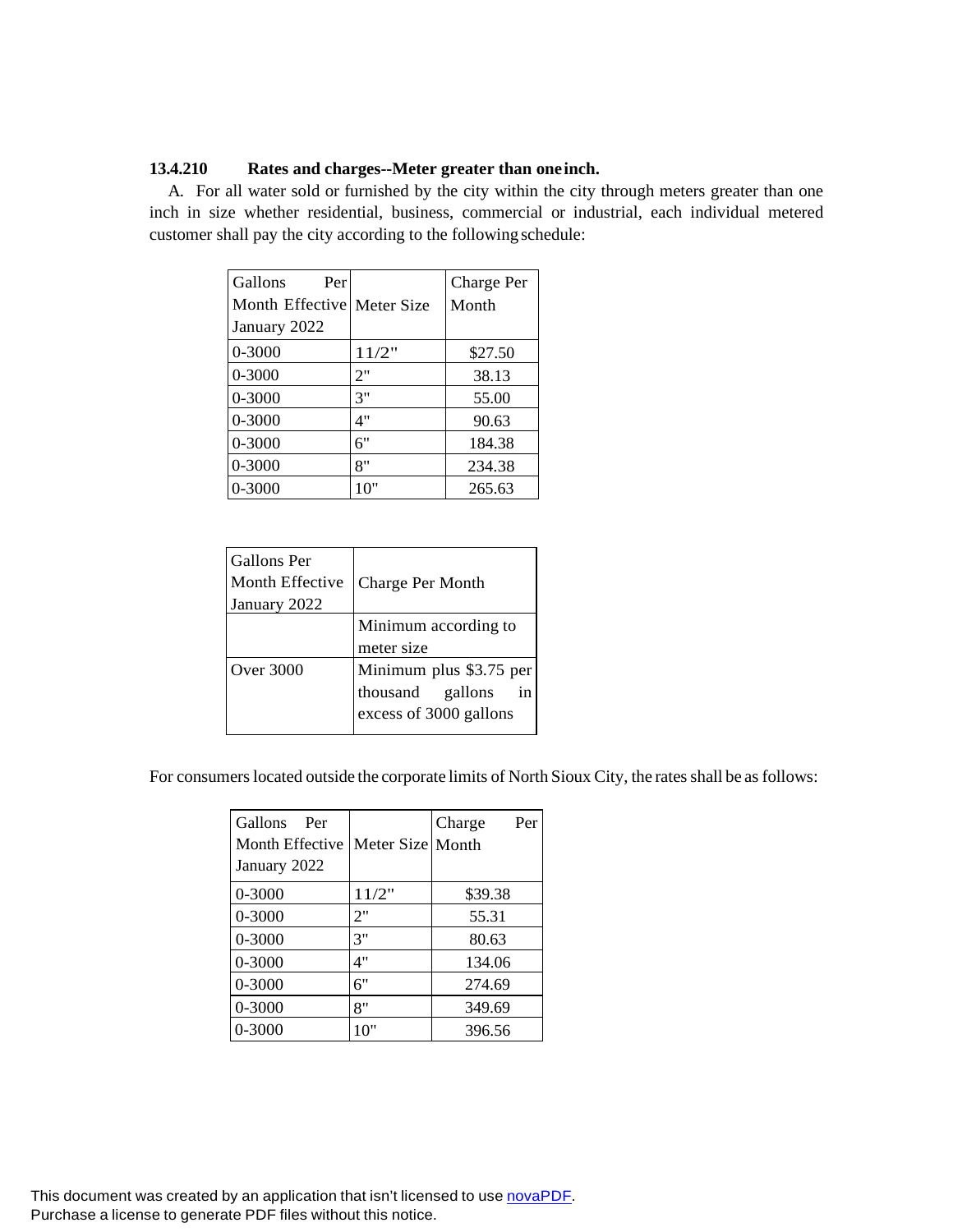| Gallons<br>Per<br>Month Effective<br>January 2022 | Charge Per Month                                                               |
|---------------------------------------------------|--------------------------------------------------------------------------------|
| $0 - 3000$                                        | Minimum<br>according to<br>meter size                                          |
| Over 3000                                         | Minimum plus \$5.44 per<br>thousand<br>gallons<br>in<br>excess of 3000 gallons |

B. The above rate schedule shall be charged to and paid by all users, however, upon completing an application at City Hall, residents who are age sixty-five (65) or older shall receive a ten percent (10%) discount from the above rates. TheCity shall not pay for water. Further, theCity will provide water to the following entities at no cost: Community Center, Senior Citizens Center, Dakota Valley School Practice Field, Dakota Valley School Sports Complex, NSC/DV Sports Complex and North Merrill Boulevard. (Ord. 393 § 1 (part), Rule 21, 2002) (Amended November 2013) (Amended December 2021)

# **13.04.220 Water for building purposes.**

Contractors, builders or others desiring water for building purposes, must make application to the utility superintendent therefore, who will make special arrangements for such supply as is required. (Ord. 393 § 1 (part), Rule 22, 2002)

### **13.04.230 Billing cycle, disconnection water fee, reconnection water fee**

A. All commercial and residential water bills are due when the invoice is issued by the City. Water meter readings will be taken on approximately the  $18<sup>th</sup>$  (eighteenth) of each month. If the bill is not paid by the  $15<sup>th</sup>$  of each month the bill will be considered delinquent. A late charge of 10% (ten percent) of the unpaid balance will be assessed to the user account after the  $15<sup>th</sup>$  (fifteenth) day of the month. After the  $15<sup>th</sup>$  (fifteenth) of each month the City reserves the right to discontinue water service to the delinquent customer by shutting the water off at the curb cock, after forwarding the customer a written notice of termination. The shut off day will be the  $26<sup>th</sup>$  (twenty sixth) of each month. If the  $26<sup>th</sup>$  (twenty sixth) of the month falls on a weekend or holiday the shut off date will be the next working business day of the City. A twenty-five dollar (\$25.00) disconnect fee shall be charged to the individual for each instance the City discontinues water service and shall immediately be charged to the individual.

B. If a commercial or residential water service is discontinued for non-payment of the utility bill the water service will be reconnected only after the following conditions have been met:

- 1.The account has been paid in full and there remains no balancedue.
- 2.. The deposit for the customer has been paid to the City as listed in section 13.04.270 of the City of North Sioux City code of ordinances. The deposit will be waived if the city already has a deposit on file.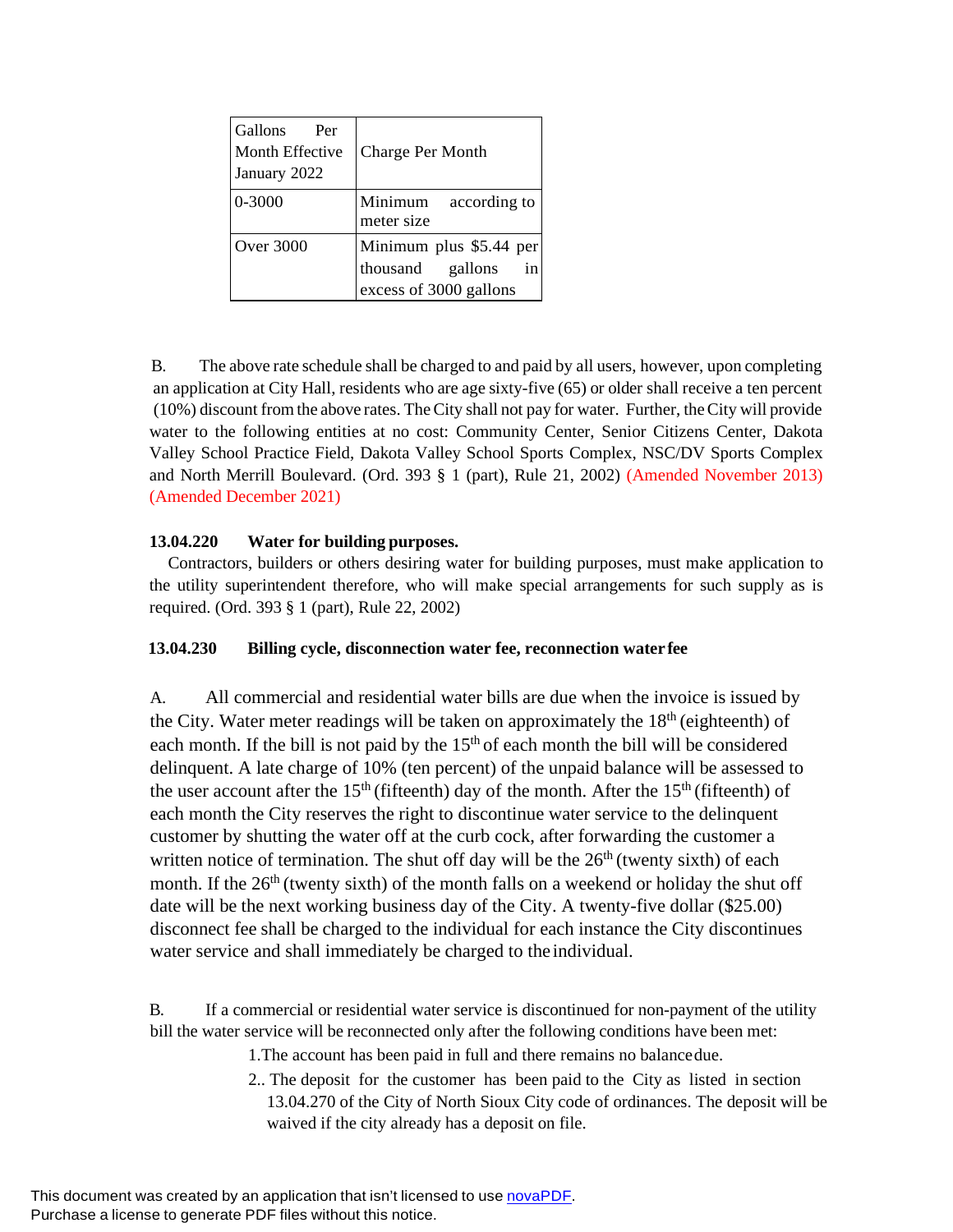- 3.A Twenty Five Dollar (\$25.00) reconnect fee has been paid to the city.
- 4.Water service will be restored only during the normal business hours. For services to be reconnected after 4:00 p.m., or not during normal business hours or days, the customer will be charged an additional fee of Seventy-five Dollars (\$75.00) for reestablishing service. This Seventy-five Dollar (\$75.00) fee will be assessed to the next month's utility bill.

No person shall turn on water service to any premises from which water has been turned off as provided for in this section, without written authority from the City water and sewer department. If it is necessary to dig up the curb stop or shut off water for non-payment of the water bill, the cost of such work may be added to the water bill in addition to all other charges set forth in this ordinance.

i If, after shut off for non-payment, a water service has any usage (water running through meter) without the consent of the city a One Hundred Dollar (\$100.00) fine will be assessed on the next month's utility bill. Any water usage shall also be billed at the regular rate to the waterservice.

5. Payments made to the City can be either hand delivered to City Hall or mailed to 504 River Drive, North Sioux City, South Dakota 57049.

C. Each individual account will be given two (2) exemptions per calendar year from having their water service disconnected. Each individual account holder has the responsibility of requesting an exemption before the twenty sixth  $(26<sup>th</sup>)$  of the month. The City will internally track this information on exemption requests. If an exemption request is granted the individual account holder is still responsible for paying all late fees associated with not paying their bill by the fifteenth  $(15<sup>th</sup>)$  of the month. (Ord. 393 § 1 (part), Rule 23, 2002) (Amended July 2005) (Amended November 2014) (Amended May 2016)

#### **13.04.240 Meter testing.**

Should any customer have reason to believe the meter installed in his or her premises is not recording water consumption accurately, he or she may make demand upon the water department that the meter be given a special test. Thereupon, the water department shall promptly cause the test to be made, preferably under the observation of the customer or his or her representative.

If the test shows that the meter is slow (i.e., recording less than ninety-seven (97) percent of the water actually passing through it) a special testing charge of twenty-five dollars (\$25.00) for threefourths inch meters and actual costs for meters larger than three-fourths inch shall be added to the customer's next water bill. If the test shows the meter is fast (i.e., recording more than one hundred one (101) percent of the water actually passing through it) no special testing fee shall be charged, but an adjustment shall be made in the customer's current water bill. This adjustment shall apply only to any excess water charge in the same proportion as the excess recording rate bears to the excess water charge. Meters larger than three-fourths inch that are tested inaccurate shall be replaced at the customer's expense. (Ord. 393 § 1 (part), Rule 24, 2002)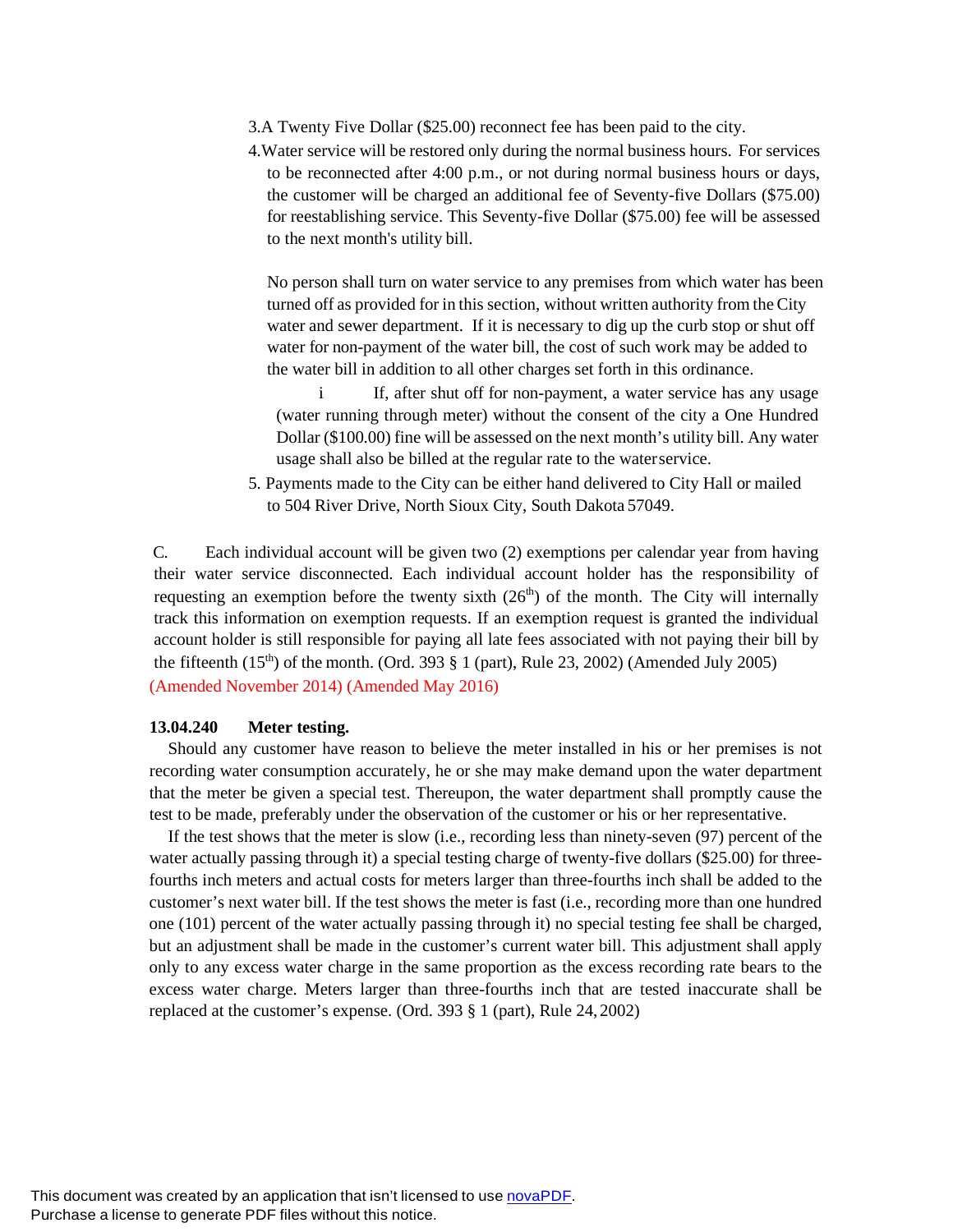#### **13.04.250 Penalties.**

Whoever shall by himself or herself or by any other person acting under his or her authority, use or take water from any part of the water department aforesaid without a license or permit, or without authority from the water department open or hitch to, dig out, curb over or remove any fire plug or hydrant, stop cock valve, valve box or other fixtures appertaining to the water department, or turn, or shut off water into or from any water department pipe wherever situated, shall be punished with a fine not exceeding Five Hundred Dollars (\$500.00). (Ord. 393 § 1 (part), Rule 25, 2002) (Amended 2007)

### **13.04.260 Multifamily dwelling.**

That each single family unit residing in a multiple dwelling building or an apartment building shall pay the minimum charge of six dollars (\$6.00) per month of each year for all water consumed; provided, however, that the owner of such multiple dwelling building or apartment building may, upon request to the utility superintendent, have installed one master water meter, which shall be operable as to measuring the quantity of water consumed, and which water meter shall be read as to the quantity of water consumed and the owner of such premises shall be billed each month of each year for all water consumed; provided, further, that the owner of such premises may, for such owner's own purpose and with the permission of the utility superintendent, and without cost to the city, install a water meter for each individual tenant for the purpose of billing each individual tenant as to the quantity of water consumed by each tenant. It shall be the responsibility of the owner of any multiple dwelling building and apartment building to report to the city finance officer the name of any new tenant and any removal of a tenant from the premises being leased in instances where such owner does not have a master water meter installed as hereinbefore provided, and any person violating this requirement shall be punished with a fine not exceeding Five Hundred Dollars (\$500.00). (Ord. 393 § 1 (part), Rule 26, 2002) (Amended 2007)

### **13.04.270 Deposit fee.**

Effective from the date of the ordinance codified in this chapter, residential users of the system shall pay a One Hundred Dollar (\$100.00) deposit fee. Commercial users of the system shall pay a deposit equal to the average monthly water bill for the last 12 months (while actively conducting business) and in no event will the deposit exceed Five Hundred Dollars (\$500.00). Said deposits will be refundable upon termination of service subject to deduction of delinquent water bills. (Ord. 393 § 1 (part), Rule 27, 2002) (Amended 2004) (Amended November 2014)

### **Part 4 Bulkwater Sales**

#### **13.04.280 Definitions.**

As used in this article, unless the context otherwise requires.

"Bulk water usage" means the intermittent usage of large quantities of water for purpose of hauling to a location not served by the city water system.

"Bulk water user" means anyone who wishes to purchase water on an intermittent large quantity basis for hauling to its source of use.